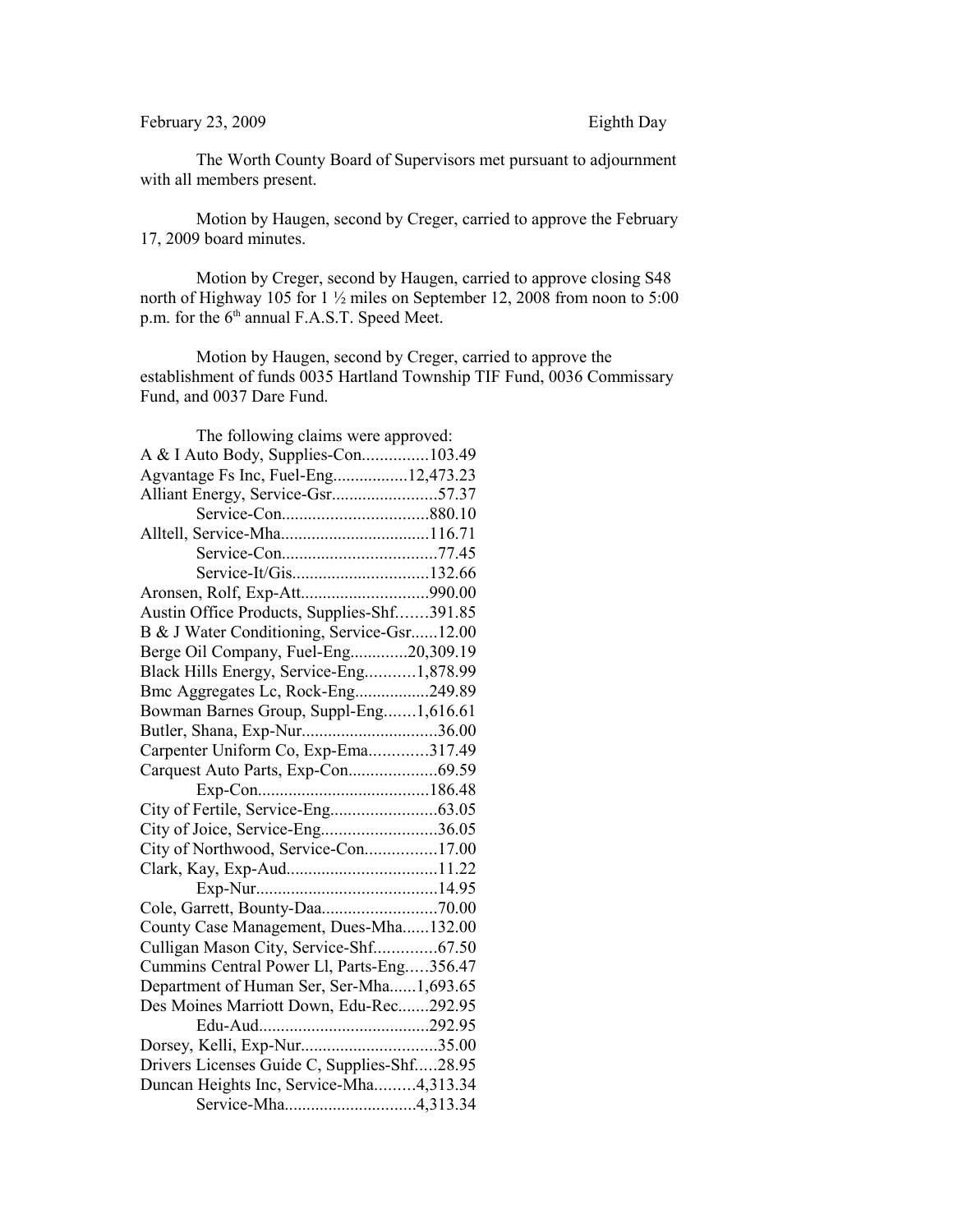| Electronic Engineering, Service-Shf169.95   |  |
|---------------------------------------------|--|
| Eliot Inc, Service-Eng205.00                |  |
| Fallgatter's Market, Exp-Ema20.31           |  |
|                                             |  |
|                                             |  |
|                                             |  |
|                                             |  |
| Fertile Reminder, Subscription-Shf8.00      |  |
| Five Star Cooperative, Parts-Eng7.56        |  |
| Fred Pryor Seminars, Edu-Shf316.00          |  |
| Green Canopy, Service-Con125.00             |  |
| Greve Law Office, Exp-Att124.50             |  |
|                                             |  |
| Grp & Associates, Exp-Nur25.00              |  |
| H & H Food Service, Supplies-Shf556.24      |  |
|                                             |  |
| Hanson, Jeanette, Exp-Nur36.50              |  |
|                                             |  |
| Heartland Power Coop, Service-Con249.93     |  |
|                                             |  |
| Heartland Technology, Service-Dap780.26     |  |
|                                             |  |
| Hopkins Medical Products, Exp-Nur163.45     |  |
|                                             |  |
| Huebner, Cheryl, Exp-Nur45.40               |  |
| Huftalin, Jeff, Mileage-It/Gis360.42        |  |
|                                             |  |
| Hygienic Laboratory Acct, Exp-Nur612.00     |  |
| Interstate Motor Trucks, Parts-Eng514.91    |  |
| Iowa Division of Labor S, Service-Gsr105.00 |  |
| Iowa Narcotics Officers, Edu-Shf45.00       |  |
| Iowa Prison Industries, Signs-Eng230.67     |  |
| Iowa State University, Edu-Aud100.00        |  |
|                                             |  |
|                                             |  |
| Jaspers, Pat, Mileage-Shf26.16              |  |
|                                             |  |
| Johnson, Teresa, Exp-Nur143.88              |  |
| Langenbau, Jay, Mileage-Shf181.10           |  |
|                                             |  |
| Lexis-Nexis, Exp-Att128.00                  |  |
| Liberty Square, Service-Mha1,265.42         |  |
|                                             |  |
| Manly Junction Signal, Service550.93        |  |
|                                             |  |
|                                             |  |
|                                             |  |
|                                             |  |
| Marshall & Swift Inc, Supplies-Gsr14.93     |  |
|                                             |  |
|                                             |  |
|                                             |  |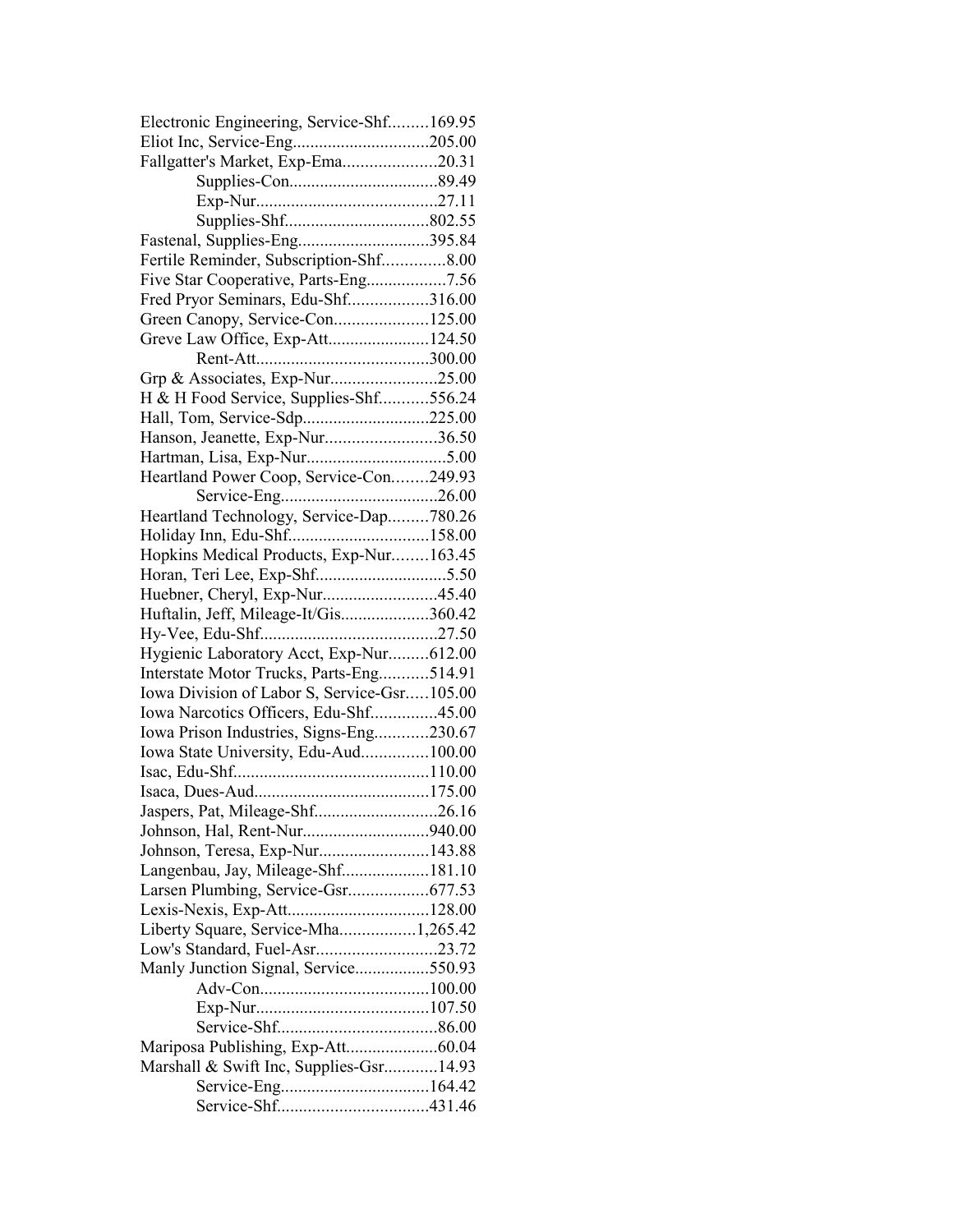| Martin Bros Dist Co. Inc, Supplies-Gsr401.15<br>Martin Marietta Aggregat, Rock-Eng81.68 |  |
|-----------------------------------------------------------------------------------------|--|
| Mason City Business Syst, Exp-Att42.00                                                  |  |
|                                                                                         |  |
|                                                                                         |  |
|                                                                                         |  |
|                                                                                         |  |
|                                                                                         |  |
| Mental Health Center, Serv-Mha13,203.84                                                 |  |
| Merck & Co Inc, Exp-Nur303.60                                                           |  |
|                                                                                         |  |
| Myli, Diane, Exp-Nur12.20                                                               |  |
| Napa Auto Parts, Parts-Eng163.17                                                        |  |
| Next Generation Tech, Serv-Mha1,001.91                                                  |  |
|                                                                                         |  |
| Niebur, Ellen, Mileage-Mha97.01                                                         |  |
| North Country Equipment, Parts-Con2.60                                                  |  |
| North Iowa Vocational, Service-Mha979.53                                                |  |
| Northwood Anchor, Service706.27                                                         |  |
|                                                                                         |  |
|                                                                                         |  |
|                                                                                         |  |
|                                                                                         |  |
| Northwood Electric Inc, Service-Gsr462.73                                               |  |
| Northwood Lumber Co, Supplies-Eng43.79                                                  |  |
| Northwood True Value, Supplies-Gsr91.43                                                 |  |
|                                                                                         |  |
|                                                                                         |  |
| Northwood Welding Inc, Supplies-Eng25.86                                                |  |
| Olsons Trading Post Inc, Exp-Con28.00                                                   |  |
| Opportunity Village, Service-Mha421.20                                                  |  |
|                                                                                         |  |
|                                                                                         |  |
| Petersen Court Reporters, Service-Att368.30                                             |  |
| Pictometry Intelligent I, Exp-Dap4,336.29                                               |  |
| Printing Services Inc, Supplies-Sdp9.98                                                 |  |
|                                                                                         |  |
|                                                                                         |  |
|                                                                                         |  |
|                                                                                         |  |
| Randall Ready Mix Llc, Supplies-Eng194.88                                               |  |
| Reserve Account, Postage-Con21.42                                                       |  |
| Rohne, Joel, Mileage-It/Gis32.64                                                        |  |
| Sanofi Pasteur Inc, Exp-Nur189.64                                                       |  |
|                                                                                         |  |
| Scott Van Keppel Llc, Parts-Eng9,860.69                                                 |  |
| South Minnesota Lubes, Oil-Eng1,466.07                                                  |  |
| St. Ansgar Plumbing & He, Serv-Con50.00                                                 |  |
| Staples Credit Plan, Exp-Nur248.78                                                      |  |
| Steele, Drew, Bounty-Daa230.00                                                          |  |
| Stockton Trout Farms, Supplies-Con955.00                                                |  |
| Taylor Construction, Service-Shf192.00                                                  |  |
|                                                                                         |  |